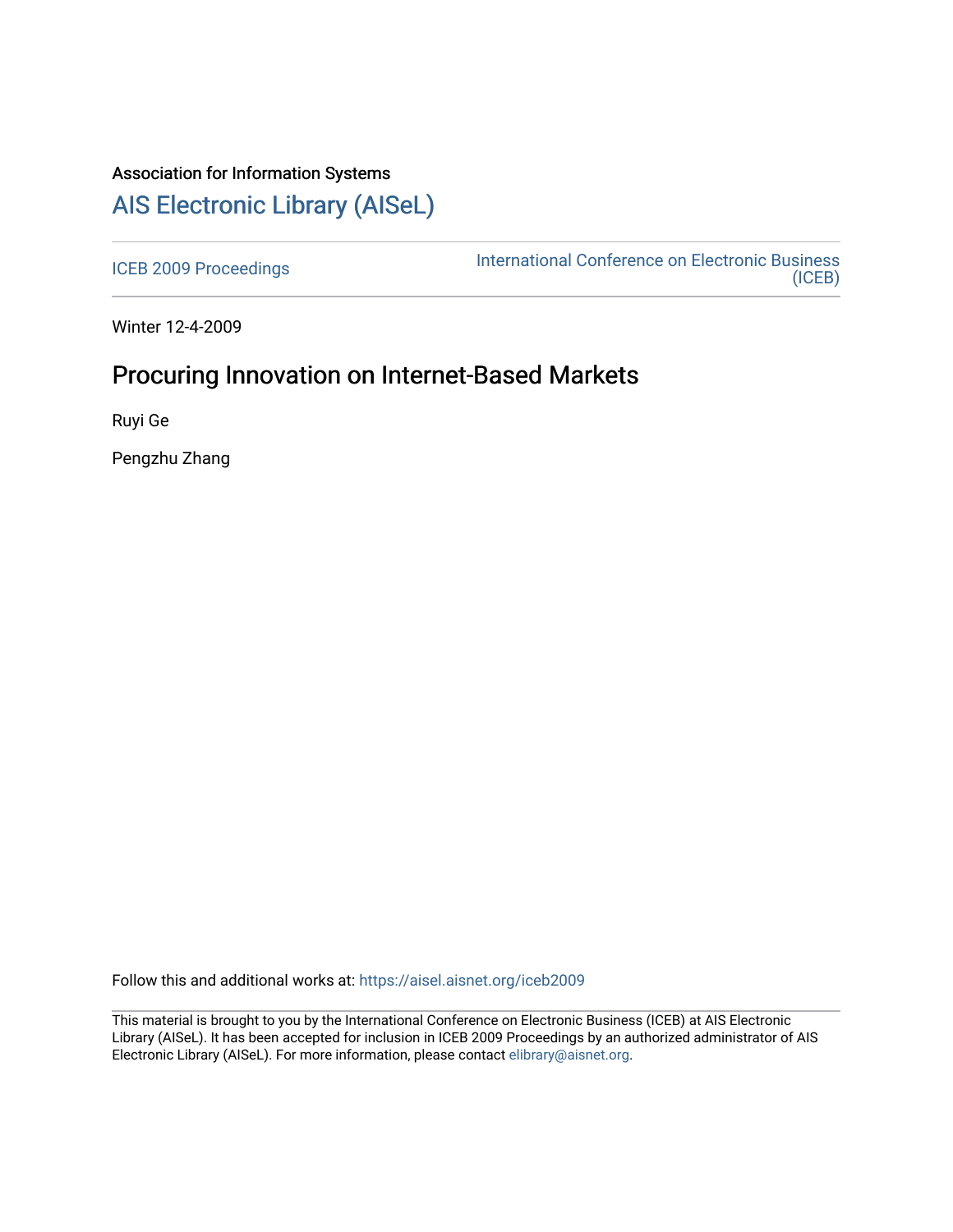#### **PROCURING INNOVATION ON INTERNET-BASED MARKETS**

Ruyi Ge<sup>1,2</sup> and Pengzhu Zhang<sup>1</sup> <sup>1</sup> Antai College of Management, Shanghai Jiaotong University 2 Department of Electronic Commerce, Shanghai Business School geruyi@sjtu.edu.cn; pzzhang@sjtu.edu.cn

### **Abstract**

The Internet-based market is rising as a viable venue for the procurement of innovation solutions. There are two major procurement mechanisms existing in the market practices: contest and RFP. We investigate the factors that affect a firm's preference of one mechanism over the other. We divide innovation problems into two categories: exploitive innovation problem and exploratory innovation problem. For an exploitive innovation problem, technologies used in solutions already exist, and the outcome of the solution is determined by the type and the effort of a solver. For an exploratory problem, technologies are not available; solvers need to go through an exploratory process but the result of his effort is uncertain. We establish the boundary condition for solution seeker's decision on procurement mechanism. For an exploitive innovation problem, RFP is preferred in an open-participation market unless the distribution of the solvers' type has a big variance; for an explorative innovation problem, contest will be preferred in most cases except that the solver pool of the market is small. Moreover, the amount of a cash award, the effort coefficient, and the degree of the randomness endowed in a technology exploratory process all have effect on seekers' decision.

**Keywords:** Internet-based innovation markets, contest, RFP, open innovation

#### **Introduction**

In a world of the distributed knowledge, firms and institutions need to leverage outsiders' wisdom to solve their own innovation problems. Instead of solving the problem completely in-house, they have begun to either work with outside partners or procure solutions from market. This movement is termed as open innovation by Chesbrough (2002). With the involvement of the Internet, the open innovation has grown more open to participants and to various scopes, because the Internet not only creates a viable environment for innovators to communicate and collaborate with each other but also incubates a variety of markets to embrace all sorts of innovation problems.

Some procurement markets for innovation have emerged in recent years. InnoCentive, as one of the best-known online innovation markets, takes up innovation problems in a broad range of domain such as computer science, chemistry, physical sciences, life sciences, etc. The problems that come from the "seekers" who are either companies, or non-profit organizations or public sectors are opened up to the "solvers" who are scientists, researchers or innovators. As of 2008 InnoCentive had 64 of these seekers posting more than 800 problems in 40 disciplines. More than 300 of them have already been solved by over  $165,000$  solvers.1 Contest is the main transaction mechanism used in InnoCentive, in which the solver with the best solution wins cash award. Another transaction mechanism is RFP (known as eRFP in InnoCentive) which allows a seeker to submit a Request for Proposal to the solver's community. After a number of solvers turn in RFP responses, the seeker will select the best RFP response by his evaluation and contact its submitter for further development.

Contest and RFP are the most common mechanisms for innovation procurement. Some markets apply both of them (e.g. InnoCentive), while others adopt only one (e.g. Innovation Exchange uses Contest and NineSigma uses eRFP). Specifically, contests used in these markets are tournaments that reward the provider of the best solution on a specific date. In the tournament, a solution is pre-prepared by a solver. If it does not rise as the best solution, all the costs spent on the solution will be sunk. In contrast, RFP eliminates the sunk costs by choosing proposals rather than fully completed solutions. The provider of the best proposals will be rewarded with a contract to develop his proposal into a solution. Although to prepare proposals generates cost, it is much less costing than the full development of a solution.

Economists have long believed that innovation is uncontractable because its inputs are unobservable and its outcomes can hardly be verified by a court. Though, the adoption of RFP by real innovation markets reveals that at least some of the innovations can be contracted, and under certain circumstances, RFP works better than contest as an innovation procurement mechanism. However, it is unclear in which types of innovations and under what circumstances RFP

<sup>-</sup>

<sup>1</sup> en.wikipedia.org/wiki/InnoCentive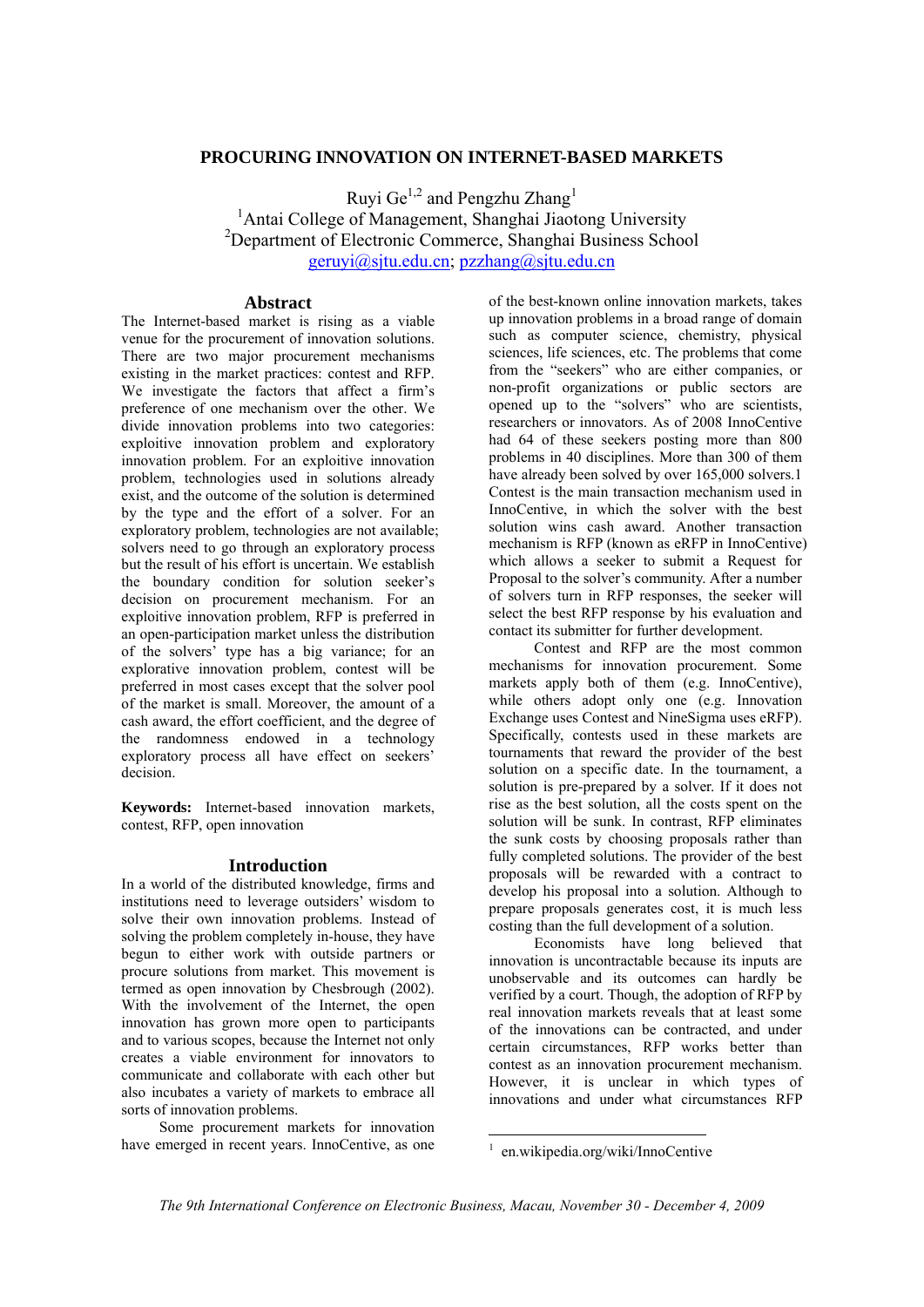outperforms contest or vice versa. Our paper aims to address those questions.

In our paper, we view innovation as a process of searching over some poorly understood knowledge landscape (Simon and Newell 1962; Levinthal 1997). We divide the unknown landscape into two areas. One is associated with not knowing who the best solver of a problem is; the other is associated with missing technologies to solve problems. We define the problems in the former area as exploitive innovation problems and in the latter as exploratory innovation problems. For an exploitive innovation problem, technologies are ready. The objective of seekers is to find the right solver who makes the best use of the technologies. For an exploratory innovation, in contrast, technologies do not exist yet and the seekers must drive solvers to invent them. The quality of the final solutions for both problems is characterized with uncertainty. The uncertainty in exploitive problems is related to the endowed characteristics of solvers; while the uncertainty in exploratory problems mainly lies in the random results of inventions.

Let us take a real case as an example. The Oil Recovery Institute needed to find a new and novel way to get oil of the bottom of the ocean near Alaska. They could get the oil off the bottom and onto the barges, but the surface temperature drops so dramatically that the oil solidifies and cannot be pumped through the barge system. The solver ended up being an engineer who solved that problem using a common technology in the construction industry. He recognized that problem was very similar to the problem of keeping cement liquid while people pouring a foundation. Thus, he suggested the Institute to use vibrating equipment on the barges to keep the oil fluid enough. In this case, the technology is already available, and the winner is who recognized it. Therefore, we categorize this problem as an exploitive innovation problem. For another instance, the Prize4Life foundation featured a \$1 million award for finding a biomarker that measures ALS disease progression, in which case the technology was not unavailable and solvers needed to invent it. Therefore, from our perspective, it is an exploratory innovation problem.

In our paper, we model two types of innovation problems and study each problem of under which conditions a seeker will prefer to RFP or vice versa. We find that in an exploitive innovation problem, a seeker's decision is affected by both the size and the diversity of the solver pool in the market, and also that the value of the problem which is presented by the amount of cash awards influences seekers' preference to a mechanism. In an exploratory innovation problem,

the main influential factor is the number of solvers and the randomness of the exploratory process. The trade-off behind the choice between contest and RFP is related to the advantage and the side-effect a contest has in a given setting. When the advantages overwhelm the side-effects, contest is preferred, otherwise, RFP wins out.

The remainder of this paper is organized as follows. We first review the relevant literature, then develop the models and establish our main results. Finally, we conclude the paper.

#### **Literature Review**

There is a set of papers focusing on the optimal tournament design in R&D settings (e.g., [2] [4] [5] [8] [11]). All of these papers find that allowing open participation in tournaments mitigate sponsors' profits, because the fierce competition between solvers causes their underinvestment in effort. To reduce this inefficiency, Taylor (1995) suggests sponsors restricting participation by taxing contestants through an entry fee [11]; Fullerton and McAfee (1999) demonstrate that an all-pay auction for the entry fee is efficient to select the most qualified contestants for competition [4]; Fullerton et al. (2002) shows that conducting auctions at the end of research tournaments will generally reduce the sponsor's prize expenditure relative to fixed-prize tournaments [5]. However, Terwiesch and Xu (2008) have an arguing result. They analyze three types of innovation project: a) expertise-based project, b) ideation project and c) trial-and-error project, and demonstrate that for all the types of innovation, the seeker can benefit from open-participation contest "because he can obtain a more diverse set of solutions, which mitigates and sometimes outweighs the effect of the solvers' underinvestment in effort" [12]. Unlike this stream of literature, our paper not only discusses the effect of the number of participants on seekers' profit but also provides a new insight into the effect of the distribution characteristics of participants.

Moreover, Terwiesch and Xu (2008) compared the quality of the solutions and the seekers' profits in a contest and in an internal innovation. They suggested that the benefit of contest is enabling seekers to find solvers with low effort cost, while the ineffiency of contest is causing the underinvestment in the solvers' effort. They further demonstrated if the external solver's effort cost is lower than certain level, open contest is a better choice than internal innovation. On and beyond Terwiesch and Xu (2008), our paper concerns seekers' choice between two procurement mechanisms: contest and RFP. Assuming that seekers are able to find solvers at the same effort cost in these two mechanisms, to reach the low cost solver is no longer the only benefit out of contest.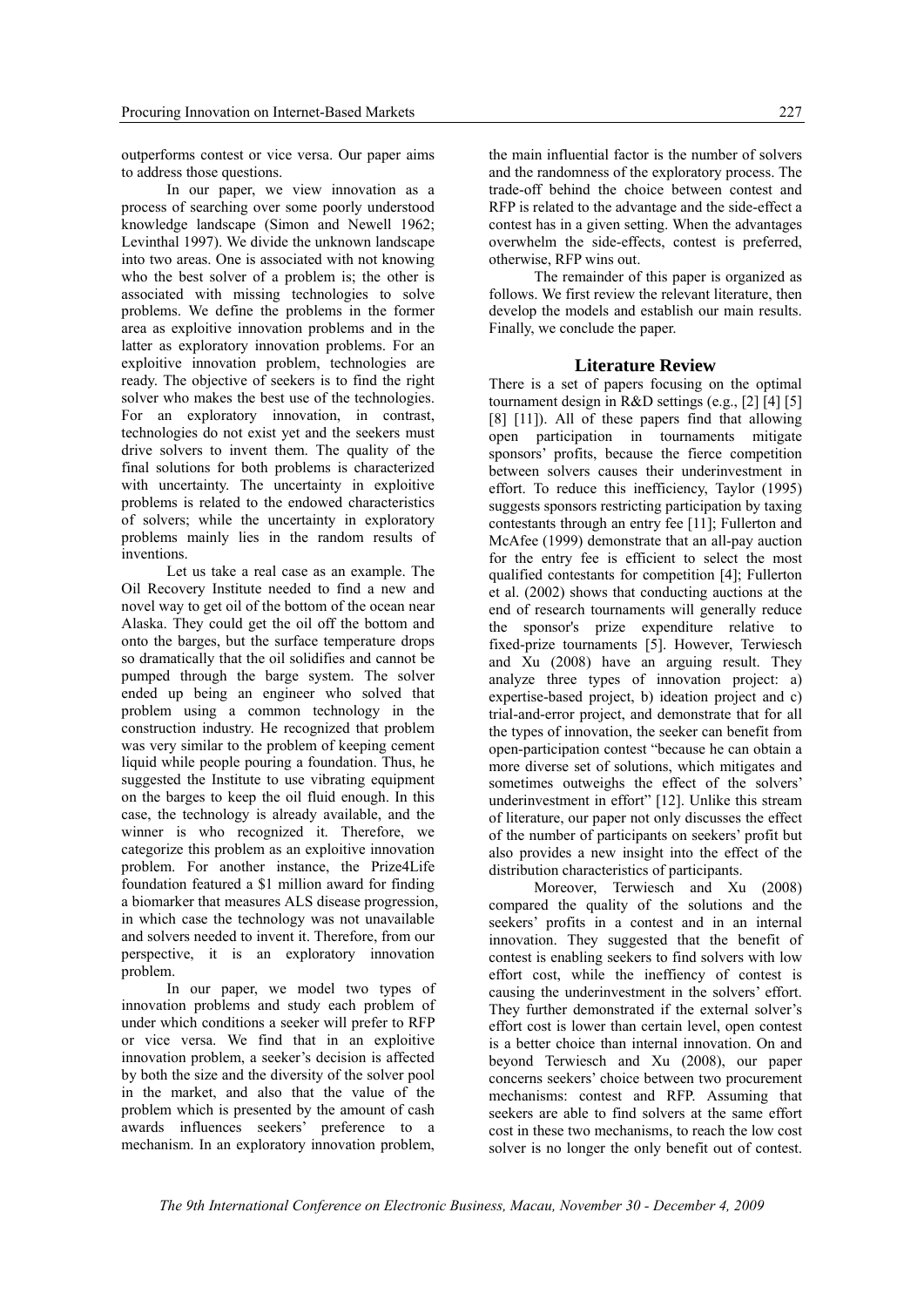Another relevant literature stream is related to the research on RFP. In the real world, RFP is widely used in product procurement. The process is usually regarded as a multi-attribute auction in academy (e.g. [1] [10]). However, in our paper, we abstract the process into a model of price-only auction in which seekers set compulsory quality requirements for all the bidding solvers to accept. Based on our observation, the problems posted in real innovation markets are describable with the explicit quality requirements on solutions. Therefore, we believe that our price-only model does not reduce the explanation power of our results. More specifically, we assume that solvers compete for contract via the Vickrey second-bid auction in RFPs. This assumption is based on two facts. First, we have observed many English auctions in real innovation markets. Second, the outcome of the English auctions can be achieved by Vickrey auction, and it is customary to model an English auction as a Vickery auction [7].

#### **Model Development**

A seeker procures a problem solution from n solvers. All parties are risk-neutral. The value of a solution is determined by three variables, solvers' type, solvers' effort and a random noise. A solver's type is a combination of all his/her endowed characteristics related to solving the problem, such as experience, education, intelligence, etc. A solver's effort is the investment s/he puts into the problem, which usually refers to time and research resources. Besides the type and effort of solvers, all the other factors that influence the value of a solution are regarded as the random noise. Formally, the value of a solution  $V_i$  can be written as a linear function of solvers' type  $\beta_i$ , solvers' effort return r(ei) and a random variable *ξi*:

$$
V_i = \beta_i + r(e_i) + \xi_i, \quad i = 1, 2, ..., n \tag{1}
$$

 $\beta$ <sup>*i*</sup> is independently distributed across solvers with a commonly known, continuous and increasing cumulative density function  $F(\beta_i)$ .  $r(e_i)$  is either linear or concave in *ei*. The cost of the solution is linear in effort with a constant unit cost  $c$ .  $\xi$  is an IID Gumbel random variable with mean zero and scale parameter  $\mu$ . A higher  $\mu$  means a higher degree of randomness.  $\beta_i$  is private information of solver *i*; *c* and *μ* are commonly-known information.

A contest has three stages. Firstly, a seeker posts a problem and announces a cash award, A, for the best solution. Secondly, solvers first decide how much effort to exert on the problem and then work out the solution. Finally, after all the solvers submitted their solutions, the seeker selects the best solution and pays the prize to its solver. Let  $V_1$ ,  $V_2$ , ...,  $V_n$ , denote the rank-ordered values of solutions, where  $V_1 \geq V_2 \geq \ldots \geq V_n$ . The profit of the seeker (the subscript c stands for contest) is

$$
\Pi_c = V_1 - A \tag{2}
$$

In a RFP, which is assumed as a Vickrey auction in our paper, a seeker firstly posts a problem and specifies the standard value, *V*, of the solution. Then, according to the value requirement, solvers decide how much to bid for the problem. The seeker will choose the lowest bidder as the winner and pay him the second lowest bid. A solver's optimal bidding truly reveals its cost. Let  $C_1, C_2, \ldots, C_n$ , denote the rank-ordered costs of the solvers, where  $C_1 \leq C_2 \leq \ldots \leq C_n$ . The profit of the seeker using a Vickrey auction (the subscript r stands for RFP) is

$$
\Pi_r = V - C_2 \tag{3}
$$

As we can see, a seeker's profit function is the value of the winning solution minus the reward paid to the winner. Assuming the seeker pays the same rewards to the winners in contest and RFP  $(A=C_2)$ , we can compare the performance of the two mechanisms by examining the expected values of their winning solutions  $(V_1$  and  $V)$ . For consistency, we denote  $V_c$  as the value of winning solution in contests and  $V_r$  as the value in RFP.

#### **Mechanism Comparison in Exploitive Innovation**

As we defined, an exploitive innovation problem has available technologies and the uncertainty of the quality of its solution lies on the characteristic of its solver. Assuming the value of a solution equals to its quality, we believe that the solution value in an exploitive innovation problem is only driven by the type and effort of solvers. Terwiesch and Xu (2008) define this kind of innovation as expertise-based projects.

$$
V_i = \beta_i + r(e_i) \qquad (4)
$$

In a contest, for a given solver i, the probability for him to win the contest equals to the probability that the solver offers the solution with highest value. Let  $P_i$  ( $\beta_i$ ,  $F(\beta_i)$ , *n*) denotes the probability of the solver *i* offering the best solution. Thus, each solver solves:

$$
Max \t E[\pi_i(\beta_i)] \equiv \pi_i = AP_i(\beta_i, F(\beta_i), n) - ce_i, \quad (5)
$$
  
s.t.  $\pi_i \ge 0$ 

We assume  $e_i$  is increasing with  $\beta_i$  and  $r(e_i) = \Theta e_i$ , in which  $\theta$  is defined as effort coefficient.  $V_i$  increases with, therefore,

$$
P_i(\beta_i, F(\beta), n) = F^{n-1}(\beta_i)
$$
 (6)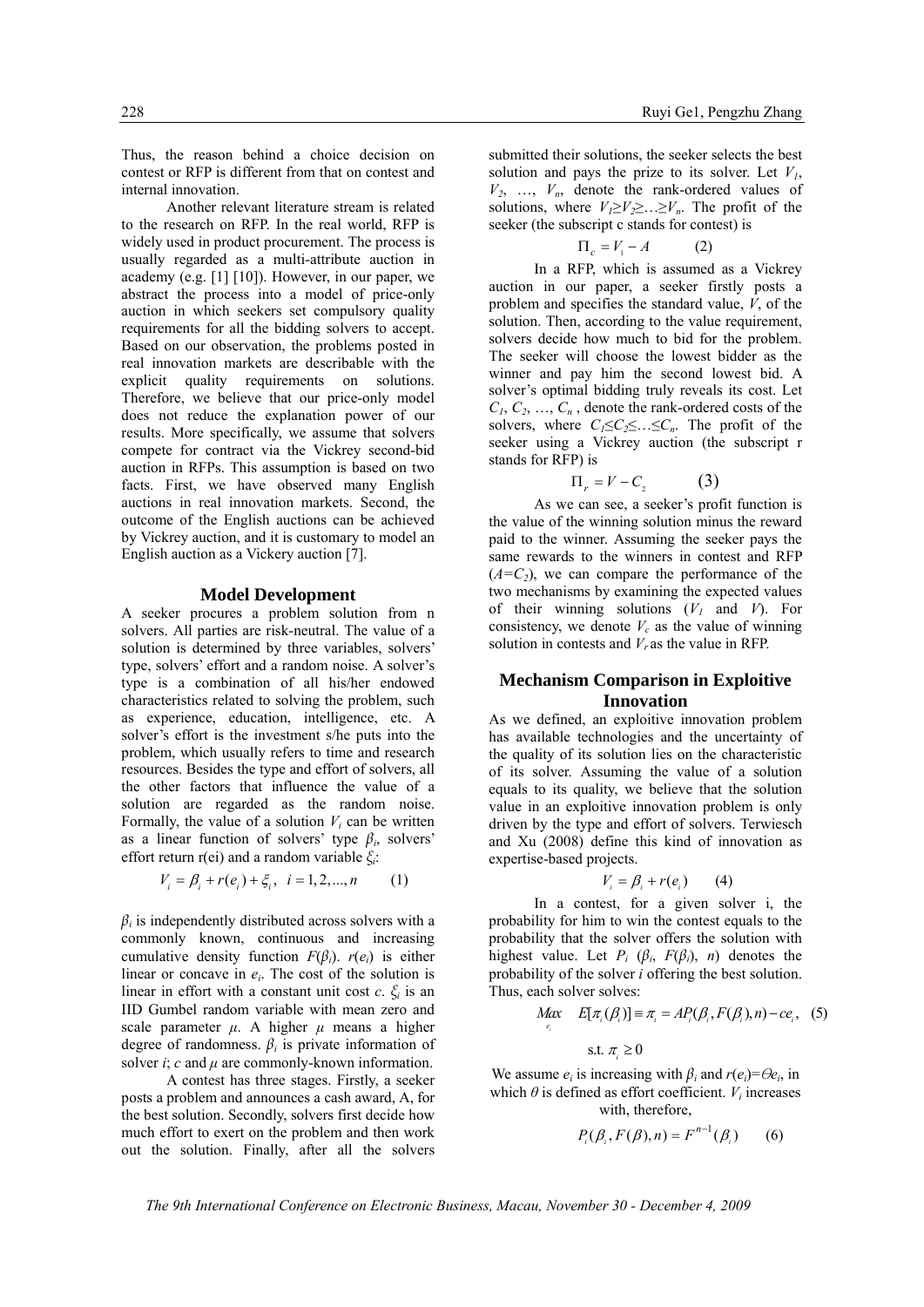The problem of solver i can be written as

$$
Max_{e_i(\beta_i)} \quad \pi_i = AF^{n-1}(\beta_i) - ce_i(\beta_i), \text{ s.t. } \pi_i \ge 0 \quad (7)
$$

The first order condition of solver i's problem is

$$
A(n-1)F^{n-2}(\beta_i)f(\beta_i)\frac{\partial \beta_i}{\partial(e_i^*(\beta_i))}-c=0
$$

which can be rearranged as

$$
\frac{\partial (e_i^*(\beta_i))}{\partial \beta_i} = \frac{A(n-1)F^{n-2}(\beta_i)f(\beta_i)}{c}
$$

We assume  $\beta_i \in [\beta_0, \beta_1]$ . Since  $V_i$  increases with  $\beta_i$ , the solver with the lowest type has no probability to win and will not exert any effort in equilibrium, i.e.,  $e(\beta_0) = 0$ . Solving the differential equation with this boundary condition, we have the symmetric Bayesian equilibrium strategy for a solver as

$$
e_i^*(\beta_i) = \frac{A(n-1)}{c} \int_{\beta_0}^{\beta_i} F(x)^{n-2} f(x) dx = \frac{A}{c} F^{n-1}(\beta_i) \quad (8)
$$

Since  $F(\beta)$  is continuous and increasing in  $\beta$ <sup>*i*</sup>, we can verify that  $e(\beta_i)$  is increasing in  $\beta_i$ , which is consistent with our assumption. Substituting (8) into (7) yields

$$
\pi_i^* = AF^{n-1}(\beta_i) - c \cdot \left[\frac{A}{c} F^{n-1}(\beta_i)\right] = 0 \quad (9)
$$

Let  $\beta_1, \beta_2, \ldots, \beta_n$ , denote the rank-ordered types of the solvers, where  $\beta_1 \geq \beta_2 \geq \ldots \geq \beta_n$ . Since  $V_i$  increases with  $\beta_i$ , the solver whose type is  $\beta_i$  creates the solution with the highest value  $V_1$ :

$$
V_c = V_1 = \beta_1 + e_1(\beta_1)
$$
  
=  $\int_{\beta_0}^{\beta_1} [\beta_i + \theta e_i(\beta_i)] n F(\beta_i)^{n-1} f(\beta_i) d\beta_i$  (10)

In a RFP, the expected value of submitted solutions is equal to the standard quality requested by the seeker. Therefore, the expected effort a solver will exert to solve the problem can be written as

$$
e_i(\beta_i) = \frac{V - \beta_i}{\theta} \qquad (11)
$$

So, the expected cost of solver *i* is

$$
C_i = ce_i(\beta_i) = c \cdot \frac{V - \beta_i}{\theta} \qquad (12)
$$

Therefore, the payment for the winner in the Vickrey auction, which is equal to  $C_2$ , can be written as

$$
C_2 = c \cdot \frac{V - \beta_2}{\theta} \qquad (13)
$$

As we supposed before, we compare the expected value the seeker obtains when s/he pays the same reward to the winners of the two mechanisms. The condition can be written as

$$
A = C_{2}
$$

Substituting (13) into the above equation yields:

$$
V_r = V = \beta_2 + \theta \cdot \frac{A}{c} \qquad (14)
$$

For tractability, we make a specific parametric distributional assumption. In the following text, we assume that the solvers' types are distributed uniformly on  $[R-s, R+s]$ , where  $R \ge s > 0$ . As shown in most statistic texts, the density of the *k*th order statistic is given by

$$
f_{X_{(k)}}(x) = \frac{n!}{(k-1)!(n-k)!} F(x)^{n-k} (1-F(x))^{k-1} f(x)
$$

Based on this density, we can derive the expected value of *βi*.

$$
\beta_i = (R - s) + 2s \cdot \frac{n - i + 1}{n + 1} \tag{15}
$$

Substituting  $(15)$  into  $(10)$  and  $(8)$ , we have

$$
V_c = \beta_1 + \theta \cdot \frac{A}{c} \cdot \frac{n}{2n-1} = (R - s) + 2s \cdot \frac{n}{n+1} + \theta \cdot \frac{A}{c} \cdot \frac{n}{2n-1}
$$

$$
V_r = \beta_2 + \theta \cdot \frac{A}{c} = (R - s) + 2s \cdot \frac{n-1}{n+1} + \theta \cdot \frac{A}{c}
$$

Proposition 1. For a exploitive innovation problem, let  $r(e_i) = \Theta e_i$  be the solvers' effort return function and consider a market with n solvers whose types are distributed uniformly on [*R*-*s*, *R*+*s*], where *R*≥*s*>0. Given the award to winner is A, and the unit cost of solvers' effort is c, (a) the seeker can get the highest solution value,  $R + s + \theta A/c$ , by using RFP mechanism in a market with a very large solver pool; (b) the condition for contest outperforms RFP is

$$
\frac{1}{n+1} \cdot 2s + \theta \cdot \frac{A}{c} \cdot \frac{1-n}{2n-1} > 0
$$

*The 9th International Conference on Electronic Business, Macau, November 30 - December 4, 2009*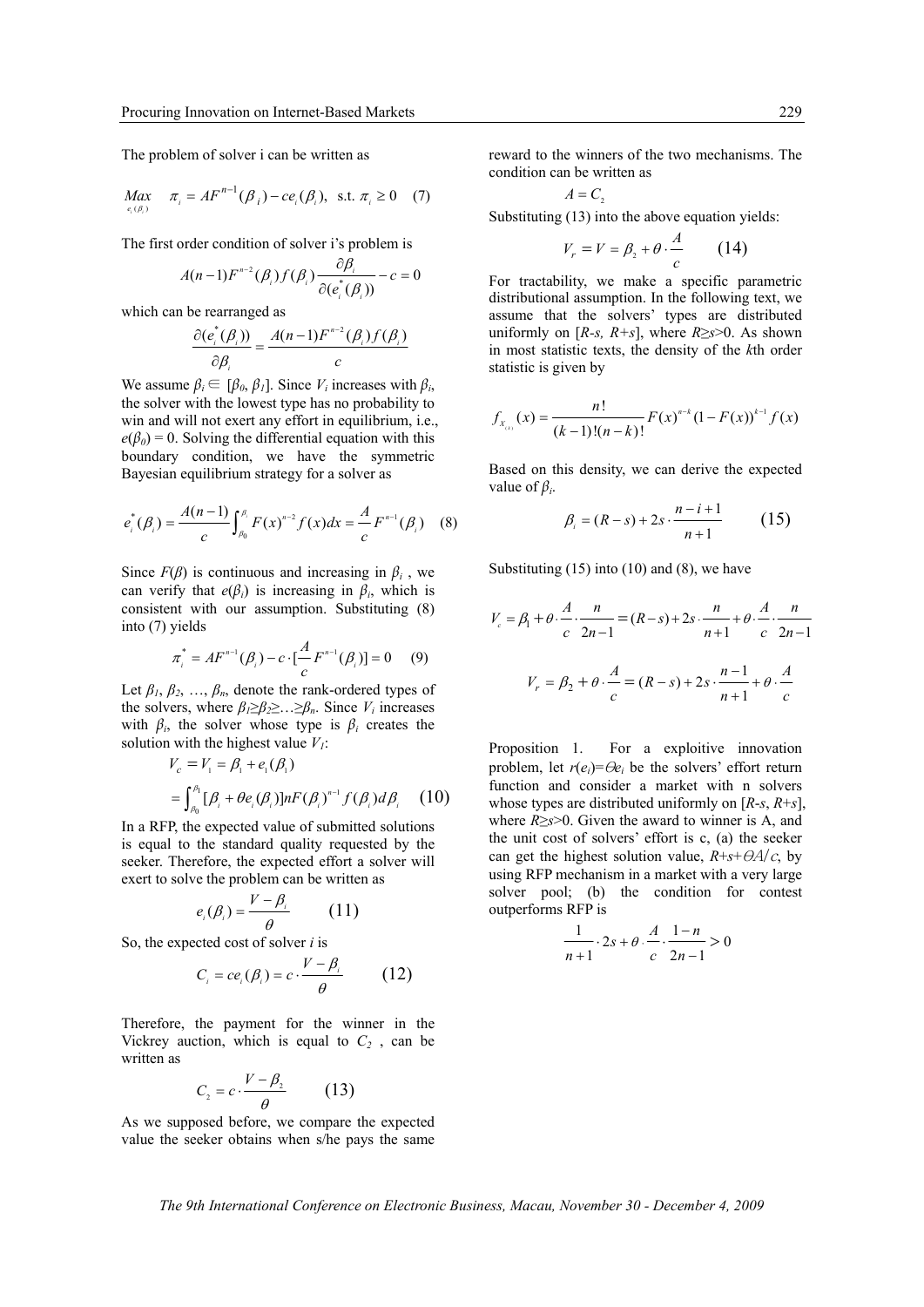

**Figure 1. The Seeker's Optimal Choice for Exploitive Innovation Problems** 

Illustrated in Figure 1 is the seeker's optimal choice of the procurement mechanism for exploitive innovation problems. As demonstrated in Proposition 1 and Figure 1, for certain number of solvers, there is a threshold level of the variance of solver's type. When the variance of solver's type is

below the threshold, RFP will help the seeker get a better solution than contest does. The threshold increases in a growing number of the solvers implying that the larger the size of a solver pool, the more likely RFP outperforms contest. In addition, Figure 1 reveals that the ratio of the payment to winner to the unit cost of effort  $(A/c)$ has an effect on the seeker's choice. If we normalize the unit cost to 1, the ratio equals to the payment amount. Thus, we may conclude that the more a seeker is willing to pay for a solution, the more likely s/he prefers RFP to contest. In addition, the effort coefficient (θ) has the similar effect, i.e., the bigger the effort coefficient, the more likely the seeker chooses RFP.

Equations (7) and (8) demonstrate the co-existence of the advantage and the side-effect in contest. The advantage is that it can exploit the highest type value of solvers in a pool while RFP only gets the second highest. The side-effect is the underinvestment of effort due to solvers' fear of sunk costs. When the advantage exceeds the side-effect, Contest is preferred; otherwise RFP. In contest, the increase in the number of solvers weakens the chance for a solver to win and causes the solver to be more cautious to invest. Thus, the enlargement of a solver pool will aggravate the side-effect of Contest. On the contrary, the increase of the variance of solvers' type will enhance the advantage of the contest, because with a larger variance, the gap between the highest value and the second highest value is more significant. We conclude that both the size and the diversity of a solver pool will affect the performance of contest and, consequently, seeker's preference to contest or RFP.

As discussed, contest is superior in solver's type while RFP is superior in solver's effort and consequently superior in the return of the effort. Therefore, if the return of the effort accounts for the most value of the solution, RFP will probably outperform contest. The more to be paid for the solution, the larger the solvers' effort is induced. Ceteris paribus, the return of the effort will have a larger proportion in the solution value. Meanwhile, the increase of the effort coefficient will also enlarge the proportion. Therefore, in a setting with large rewards and high effort coefficient, RFP outperforms contest.

### **Mechanism Comparison in Exploratory Innovation**

In an exploratory innovation, there are huge technology uncertainties. To emphasize the technology uncertainty, we assume all the solvers are identical. The difference of the value of solutions mainly depends on the random noise existed in the process of technology exploration.

*The 9th International Conference on Electronic Business, Macau, November 30 - December 4, 2009*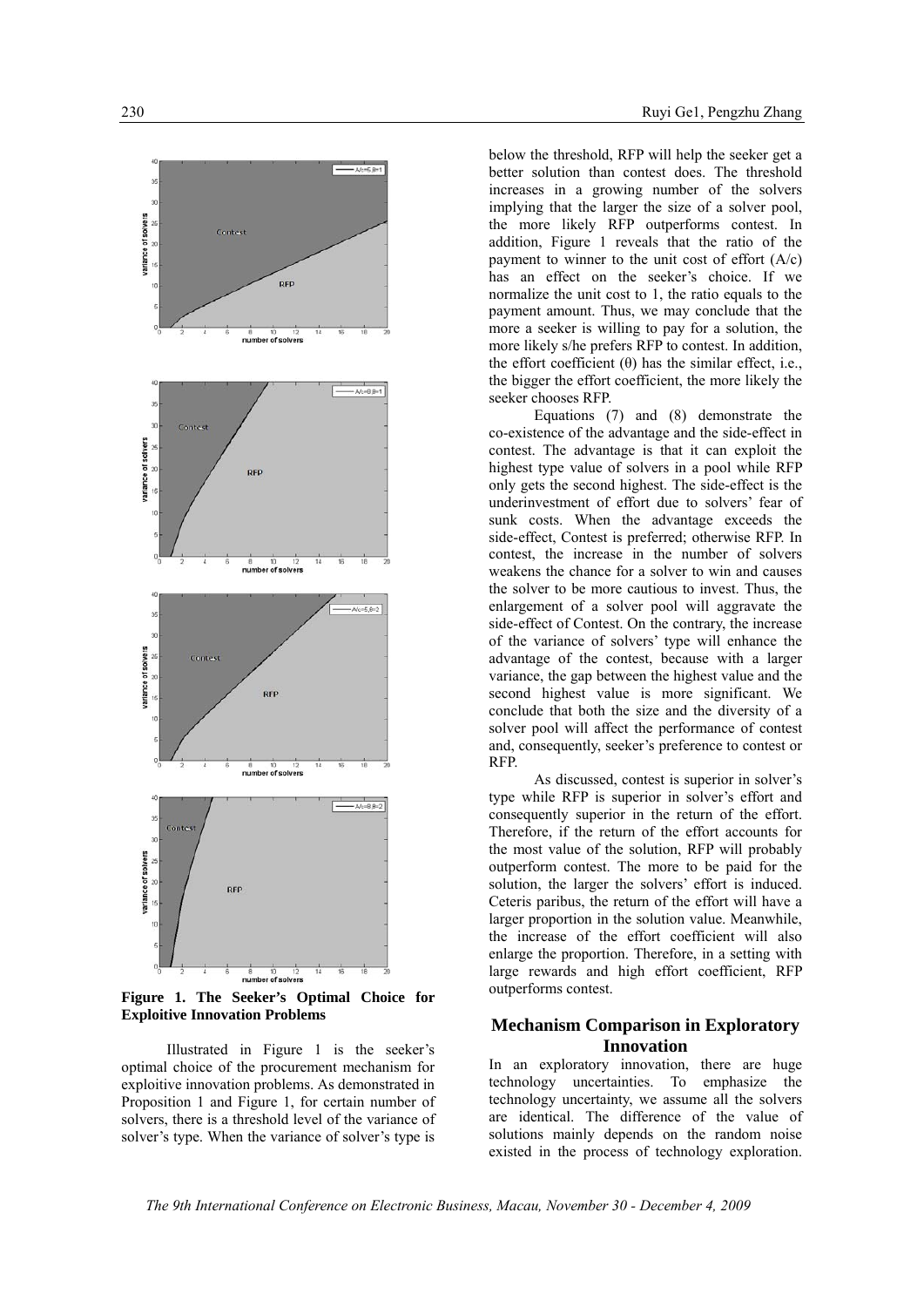Terwiesch and Xu (2008) define this kind of innovation as ideation projects.

$$
V_i = \beta + r(e_i) + \xi_i
$$

In a contest, the winning probability of solver *i* is

Pro{i wins the contest} = 
$$
\frac{1}{1 + (n-1)\exp\left(\frac{r(e) - r(e_i)}{\mu}\right)}
$$
 (16)

*e* is the effort exerted by all the other solvers except solver i. We assume they exert the same effort. As for the detailed explanation of Equation (16), we refer interested readers to Terwiesch and Xu (2008). Consequently, the profit of the solver i can be written as

$$
\pi_i = A \cdot \frac{1}{1 + (n-1) \exp\left(\frac{r(e) - r(e_i)}{\mu}\right)} - ce_i
$$

Assuming symmetry  $e = e_i$  and  $r(e_i) = \Theta \ln e_i$ , we have the first-order condition

$$
e_i = \frac{A\theta(n-1)}{c\mu n^2}
$$

The winning solution of the contest has the highest value of random variable, thus

$$
V_c = V_1 = \beta + \theta \ln e_i + \max(\xi_i)
$$
  
=  $\beta + \theta \ln \frac{A\theta(n-1)}{c\mu n^2} + \mu \ln n$  (17)

As shown in the above equation, the competition introduced by contest produces two effects. On the one hand, it causes underinvestment of effort, which has been discussed before. On the other hand, it exploits the advantage of multiple solver trials which may produce a random value larger than the zero mean.

With the strategy  $e_i$ , the profit of the solver is

$$
\pi_i = A \cdot \left( \frac{1}{n} - \frac{\theta}{\mu} \cdot \frac{n-1}{n^2} \right)
$$

In order to make sure that the profit of the solver is no less than zero, we obtain solvers' participation constrain

$$
\frac{\theta}{\mu} \le \frac{n}{n-1}
$$

In a RFP project, since all the solvers are identical, the seeker can choose anyone of them to procure a solution of value V with a payment of  $c \exp[(V - \beta)/\theta]$ , thus

$$
V_R = V = \beta + \theta \ln \frac{A}{c} \tag{18}
$$

Proposition 2. For an exploratory innovation problem, let  $r(e_i) = \Theta \ln e_i$  be the solvers' effort return

function and consider a Gumbel random variable with mean zero and scale parameter μ. In a market with n solvers, (a) only when  $\Theta/\mu \leq n(n-1)$ , the solvers will consider participating in a contest; (b) the condition for contest outperforms RFP is



**Figure 2. The Seeker's Optimal Choice for Exploratory Innovation Problems** 

Figure 2 shows that in an exploratory problem, only when the number of solvers is very small, seekers will prefer RFP to contest. Meanwhile, if the random variable has a higher degree of randomness, contest is more likely to outperform RFP. However, with the increase of the effort coefficient, the chance for RFP to win is enhanced.

Comparing Equation (10) and (11), we find the advantage of a contest is that a seeker gets higher value of the random variable because s/he selects the best one from many proposals proposed by a group of contestants, while in a RFP a seeker merely accepts the result produced by one contracted solver. However, in this case, contest has the same side-effect as it has in exploitive problems. The solvers who participate in the Contests may underinvest their efforts because they fear of getting no reward at all. Although the size of solver pool has positive effect on both the advantage and the side-effect, it will induce more